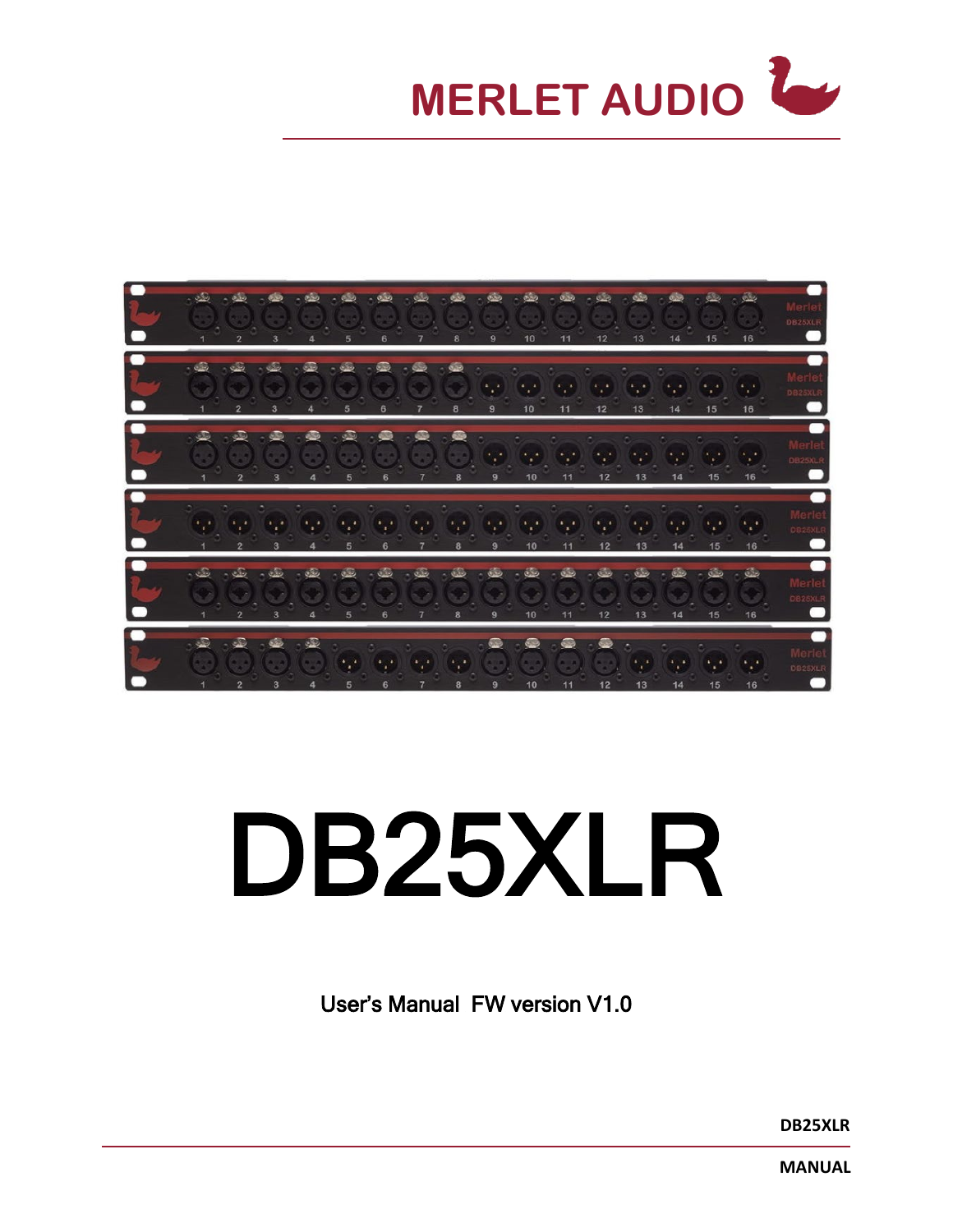

| <b>Index</b> |  |  |  |  |
|--------------|--|--|--|--|
|              |  |  |  |  |
|              |  |  |  |  |
|              |  |  |  |  |
|              |  |  |  |  |
|              |  |  |  |  |
|              |  |  |  |  |
|              |  |  |  |  |
|              |  |  |  |  |
|              |  |  |  |  |
|              |  |  |  |  |
|              |  |  |  |  |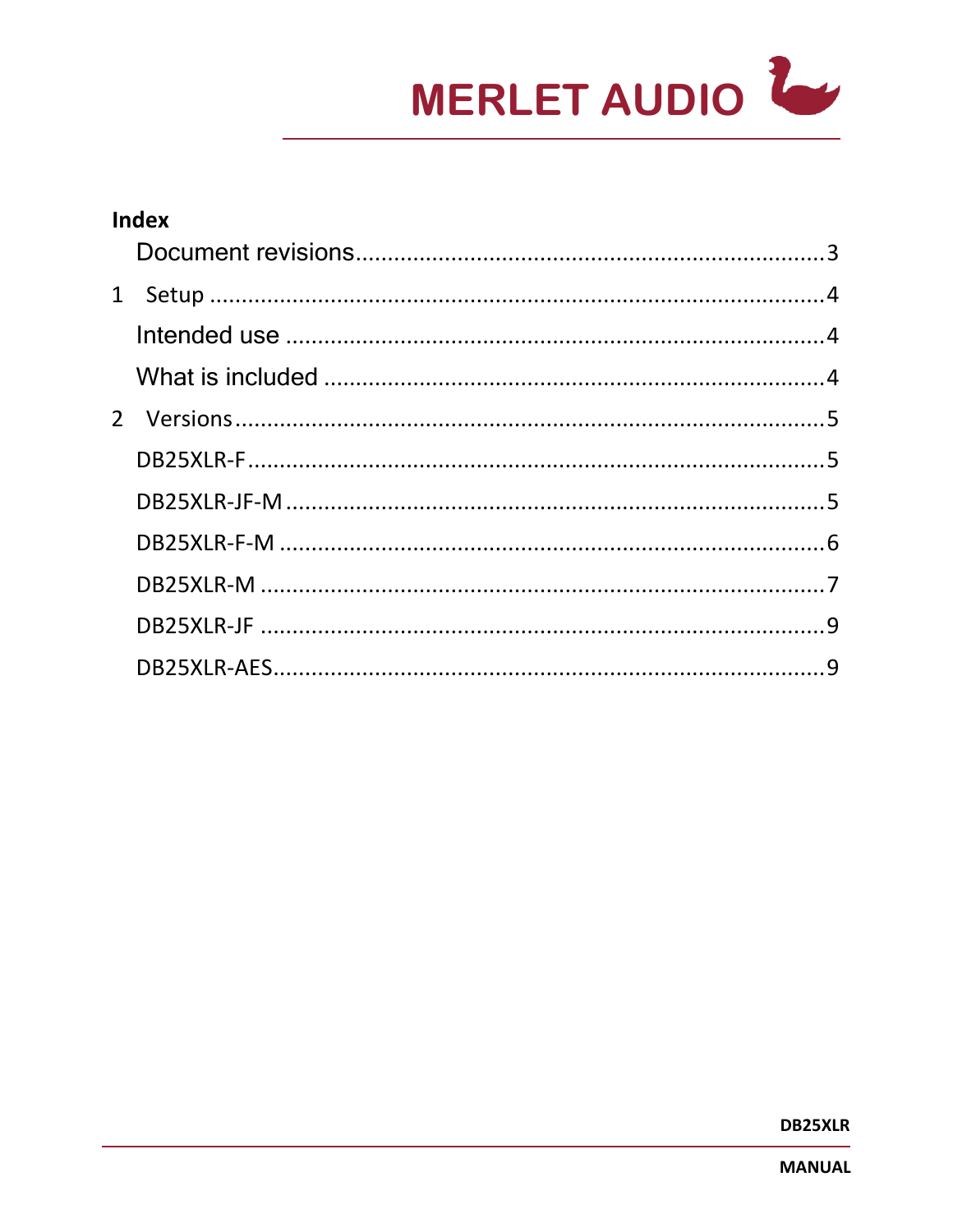

# <span id="page-2-0"></span>Document revisions

| Date       | <b>Version</b>   | Change           |
|------------|------------------|------------------|
| 25-04-2020 | R <sub>1.0</sub> | Initial document |
|            |                  |                  |
|            |                  |                  |

**DB25XLR**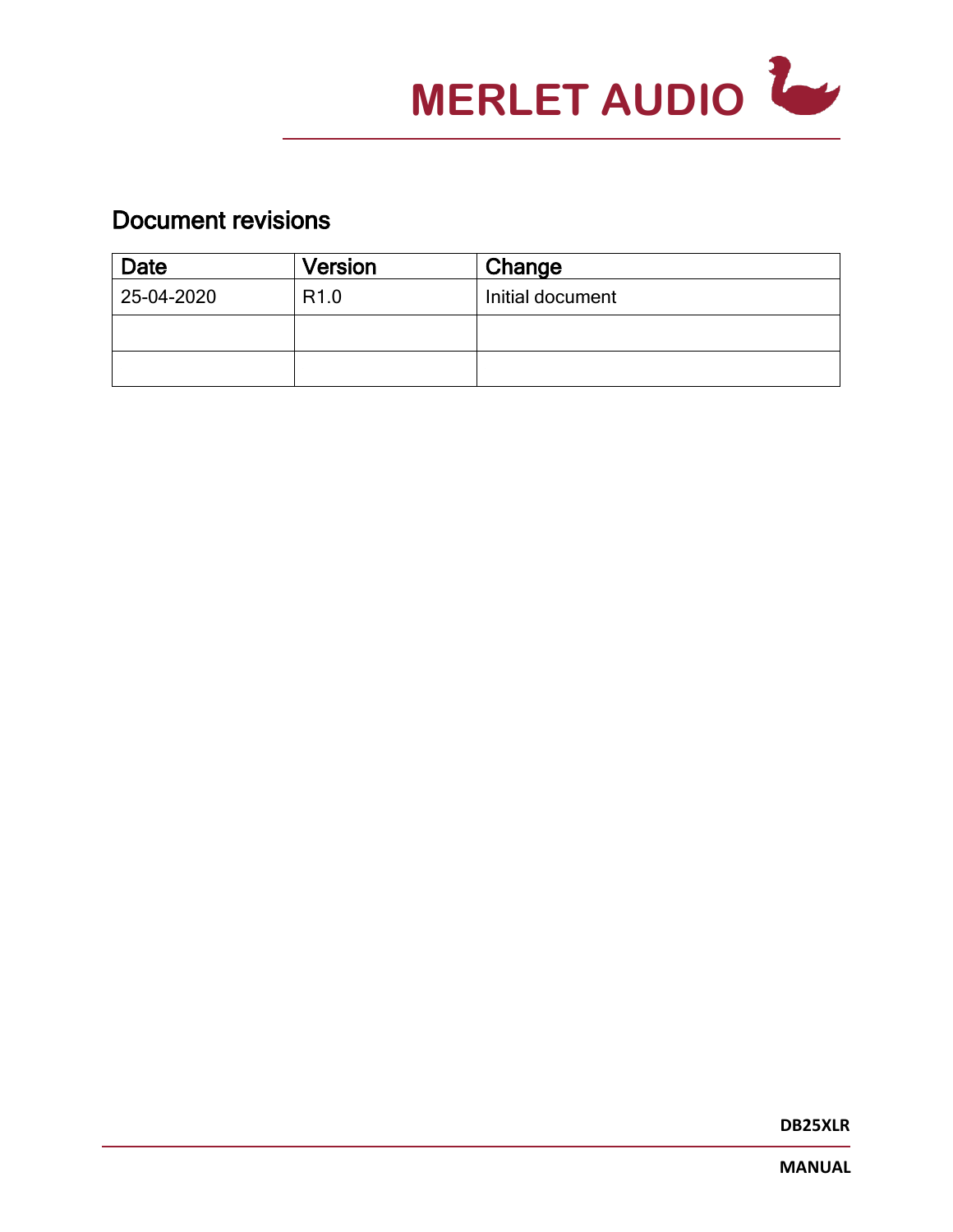

# <span id="page-3-0"></span>**1** Setup

## <span id="page-3-1"></span>Intended use

The DB25XLR is a rack solution for interconnecting multichannel XLR/TRS with the TASCAM D-sub 25 connector format.

## <span id="page-3-2"></span>What is included

Please ensure that your DB25XLR includes the following:

• DB25XLR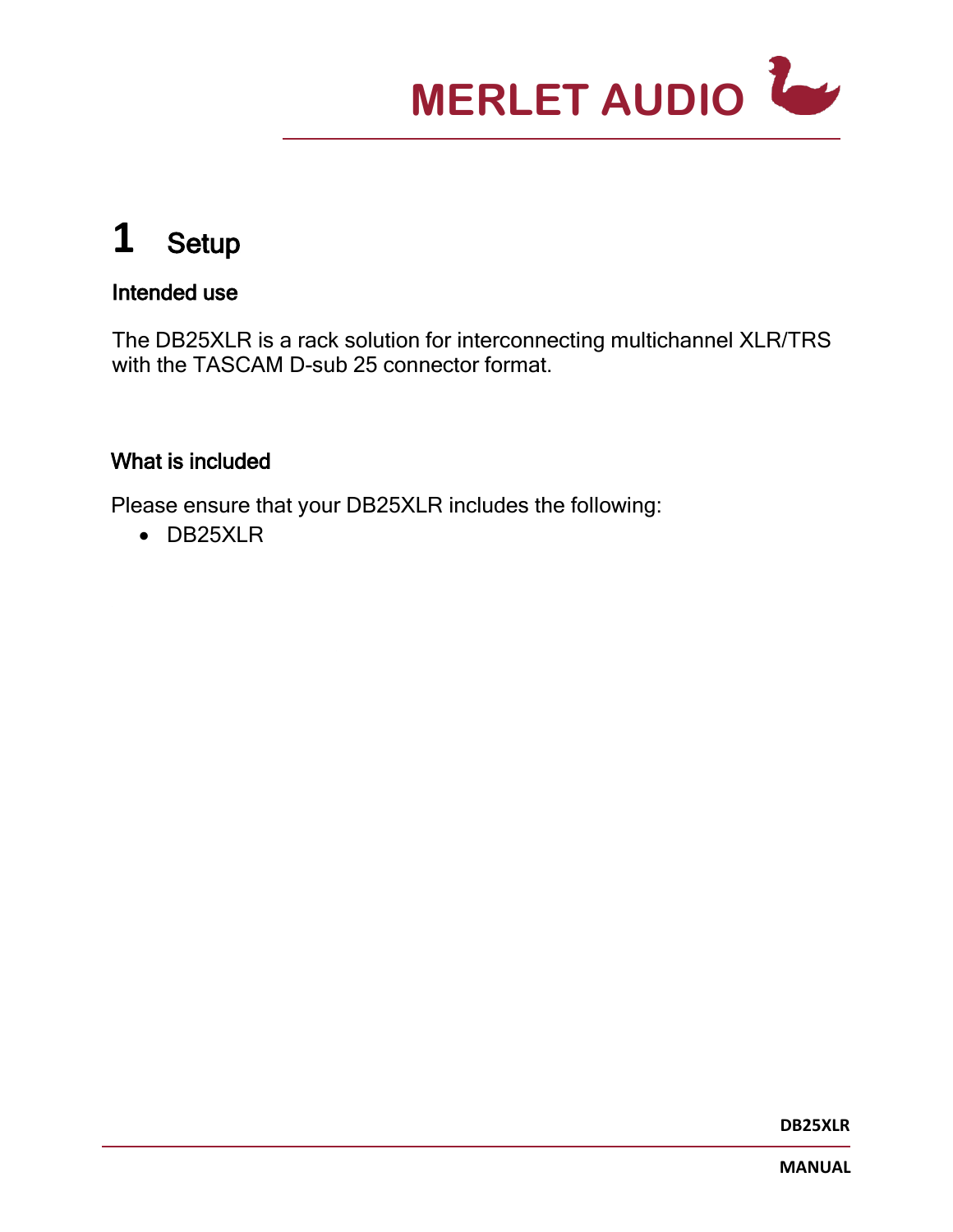

# <span id="page-4-0"></span>**2** Versions

# <span id="page-4-1"></span>**DB25XLR-F**

16 x XLR Input to 2 x D-sub DB25XLR-F connects 16 XLR inputs to two D-sub 25-pin connectors (channels 1-8 and channels 9-16). Supports all interfaces using analog 25-pin D-sub inputs with TASCAM DB-25 pinout standard.

<span id="page-4-2"></span>

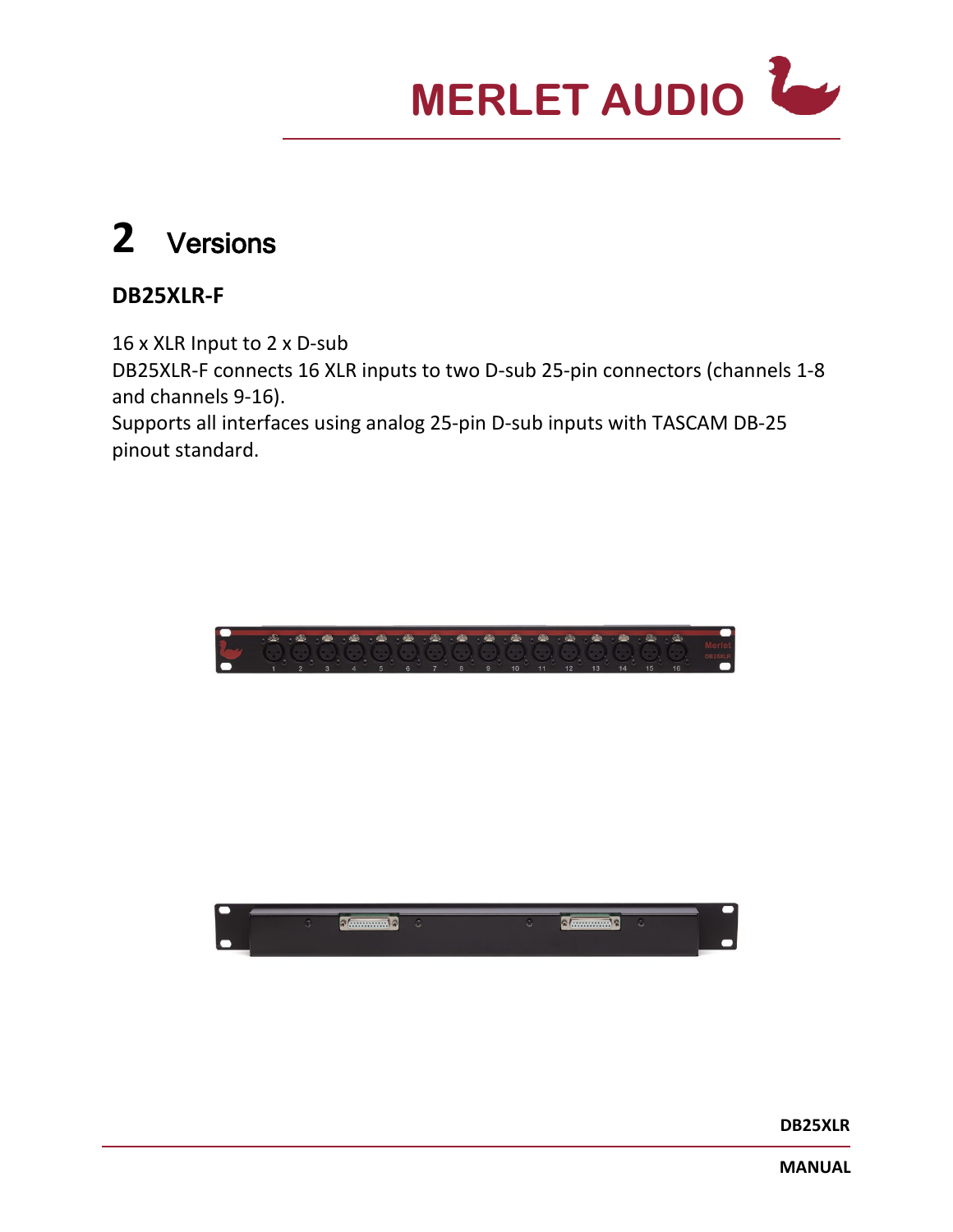

#### **DB25XLR-JF-M**

8 x XLR/TRS COMBO Input > D-sub and 8 x XLR Output > D-sub DB25XLR-JF-M 8 x XLR/TRS COMBO Input > D-sub and 8 x XLR Output > DsubDTOX-16 I/O connects 8 XLR inputs to a D-sub 25-pin connector and 8 XLR outputs to another D-sub 25-pin connector.

Supports all interfaces using analog 25-pin D-sub inputs with TASCAM DB-25 pinout standard.

<span id="page-5-0"></span>

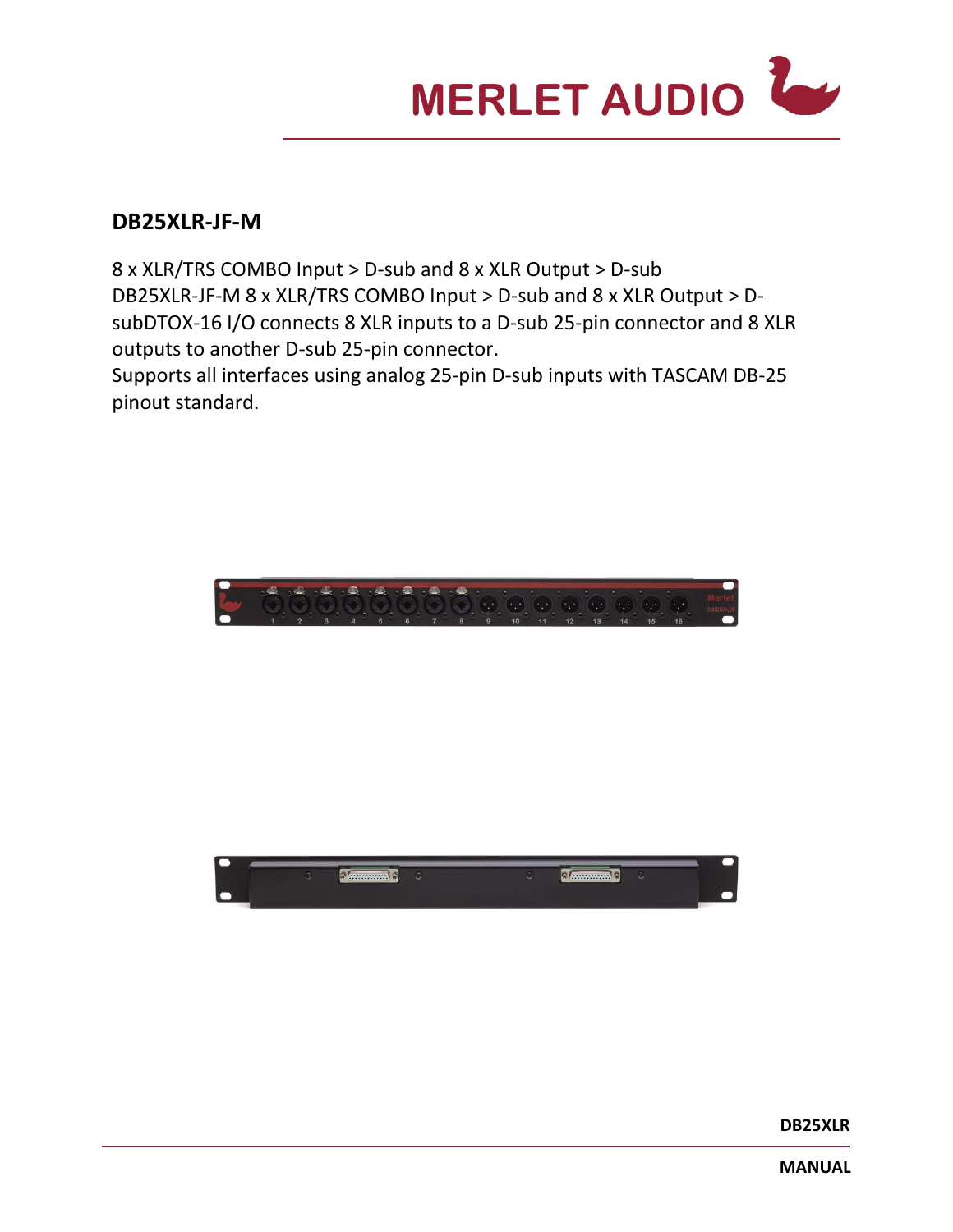<span id="page-6-0"></span>

#### **DB25XLR-F-M**

8 x XLR Input > D-sub and 8 x XLR Output > D-sub DB25XLR-F-M 8 x XLR Input > D-sub and 8 x XLR Output > D-subDTOX-16 I/O connects 8 XLR inputs to a D-sub 25-pin connector and 8 XLR outputs to another D-sub 25-pin connector.

Supports all interfaces using analog 25-pin D-sub inputs with TASCAM DB-25 pinout standard.



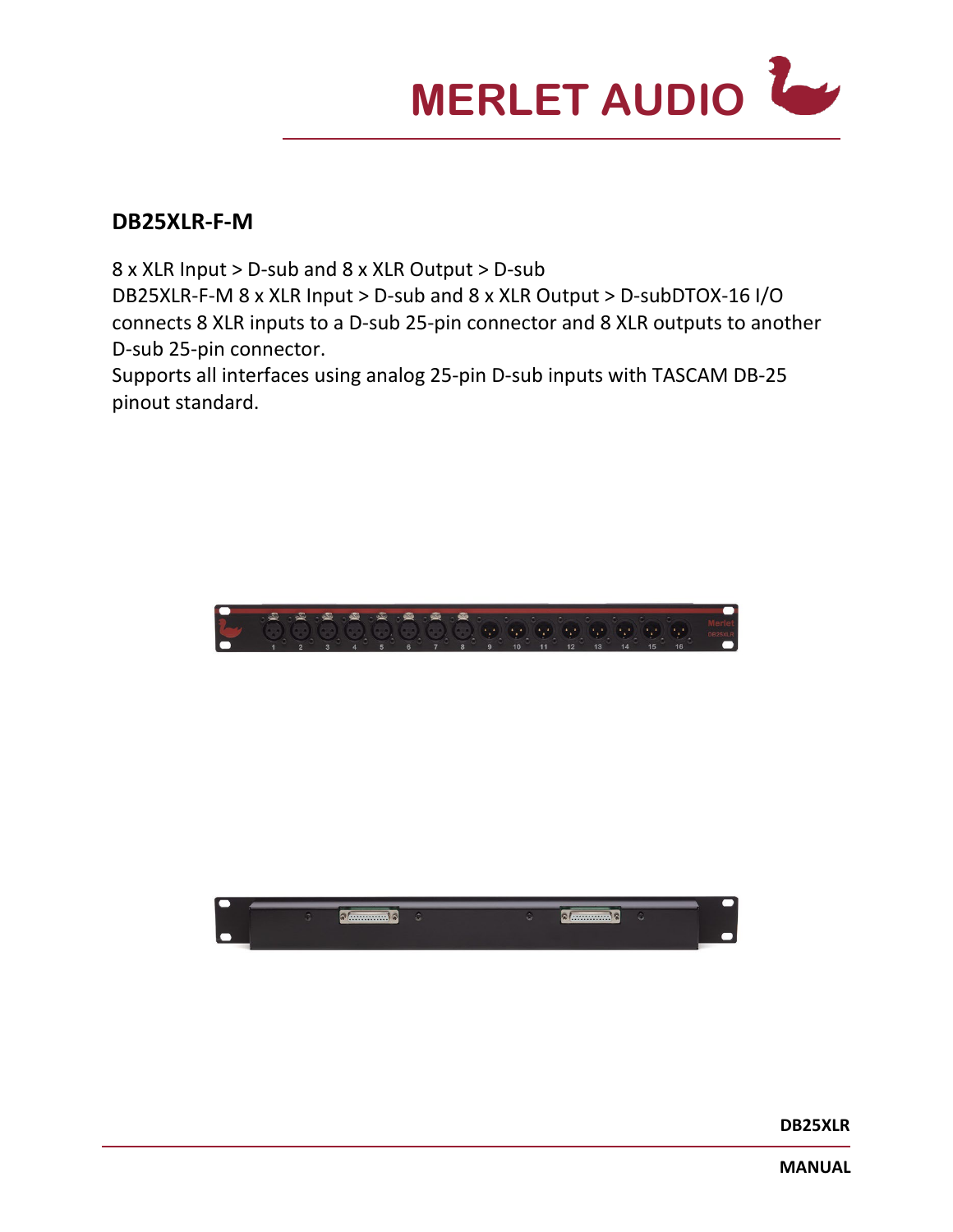

#### **DB25XLR-M**

16 x XLR Output 2 x D-sub DB25XLR-M connects 16 XLR outputs to two D-sub 25-pin connectors (channels 1- 8 and channels 9-16). Supports all interfaces using analog 25-pin D-sub inputs with TASCAM DB-25 pinout standard.

<span id="page-7-0"></span>

**DB25XLR**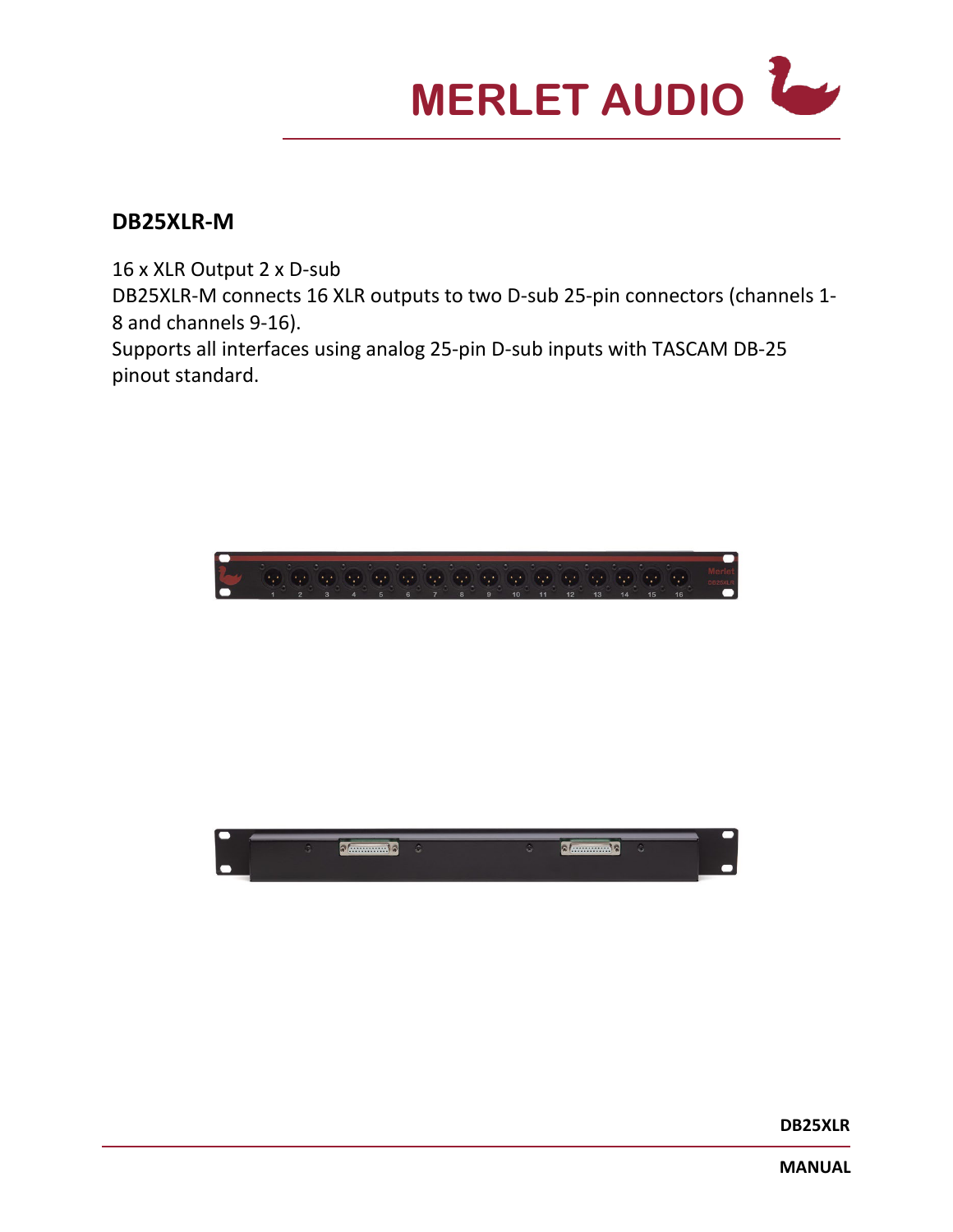

#### **DB25XLR-JF**

16 x XLR/TRS COMBO Input to 2 x D-sub DB25XLR-JF connects 16 XLR/TRS COMBO inputs to two D-sub 25-pin connectors (channels 1-8 and channels 9-16). Supports all interfaces using analog 25-pin D-sub inputs with TASCAM DB-25 pinout standard.

<span id="page-8-0"></span>

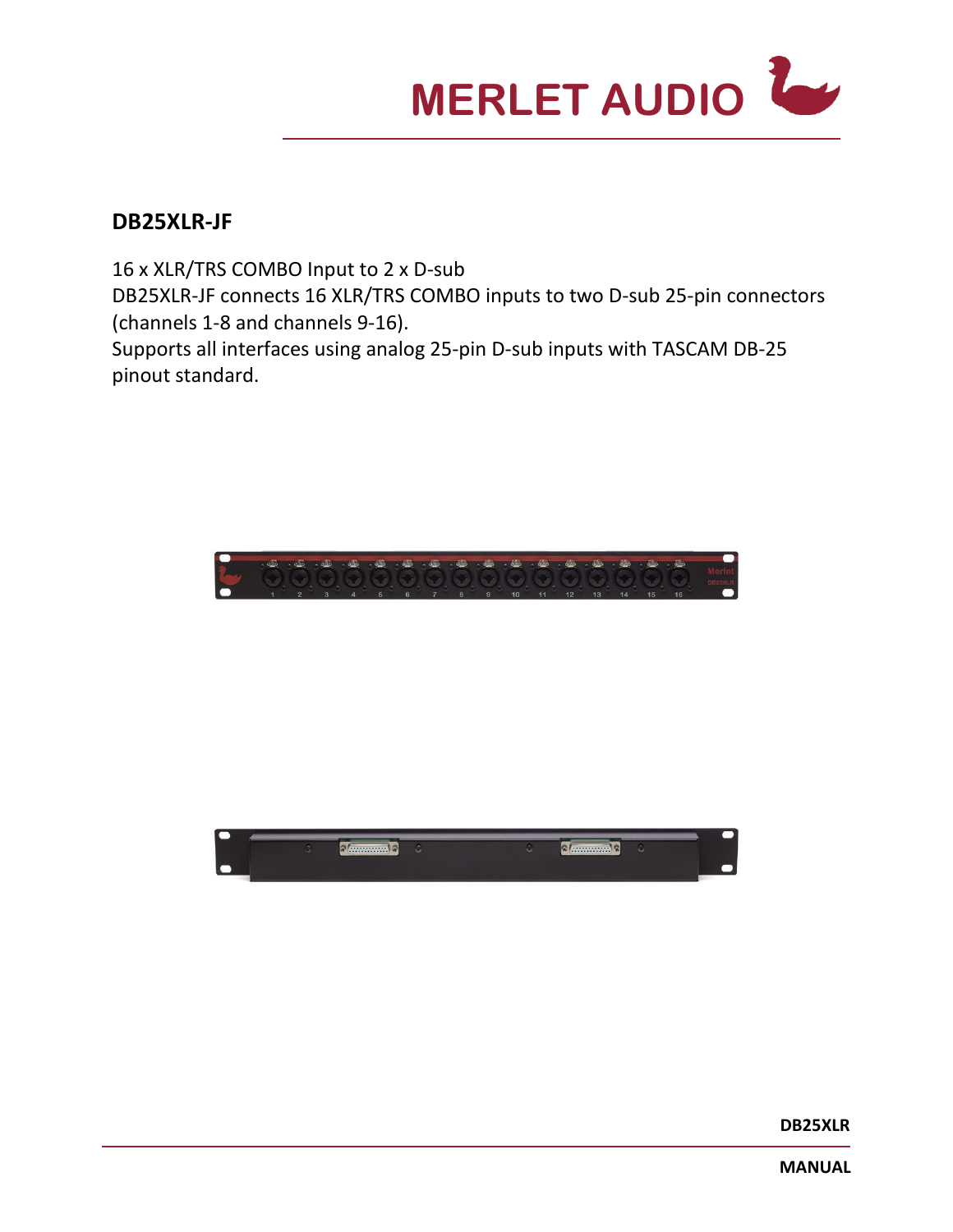

#### **DB25XLR-AES**

Dual 4 x XLR Input & 4 x XLR Output > D-sub

DB25XLR 8 x XLR Input > D-sub and 8 x XLR Output > D-subDTOX-16 I/O connects 8 XLR inputs to a D-sub 25-pin connector and 8 XLR outputs to another D-sub 25 pin connector.

Supports all interfaces using an analog 25-pin D-sub I/O. TASCAM AES/EBU pinout standard.